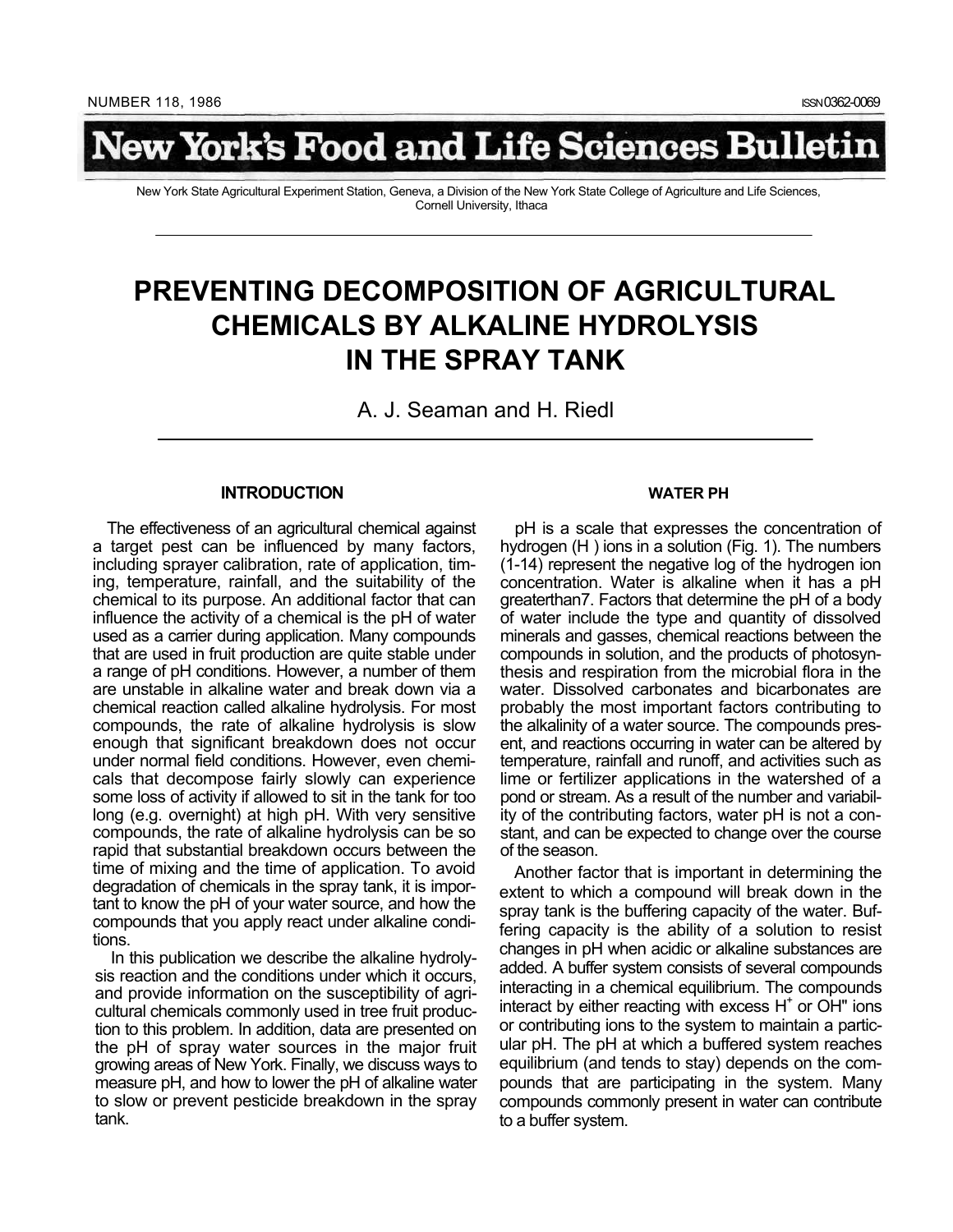

*Figure 1.*

#### **ALKALINE HYDROLYSIS**

The chemical reaction that is responsible for the degradation of agricultural chemicals in alkaline water is called alkaline hydrolysis. Hydrolysis is the decomposition or splitting of a compound by water in the presence of ions. Water that is alkaline or acidic has a larger concentration of active hydroxide (OH") or hydrogen (H ) ions, respectively, than water that is neutral. The rate of hydrolysis increases with increasing ion concentration. Consequently, the rate of alkaline hydrolysis increases with increasing pH (increasing OH" concentration).

The extent to which a compound will continue to undergo alkaline hydrolysis in a water solution depends on the buffering capacity of the water. In an unbuffered solution, hydroxide ions would be consumed during the hydrolysis reaction, and the reaction would slow and eventually cease as the hydroxide ion concentration decreased. In a buffered system, hydroxide ions consumed by the reaction would be replaced by the compounds that comprise the buffering system. In a solution with a large buffering capacity, it is possible that hydrolysis could continue until all of the compound is decomposed.

#### **SUSCEPTIBILITY TO ALKALINE HYDROLYSIS**

In general, insecticides are more susceptible to alkaline hydrolysis than are fungicides and herbicides. Within the insecticides, the carbamates and organophosphates are generally more susceptible than the chlorinated hydrocarbons and pyrethroids. Table 1 presents information on the susceptibility of many of the agricultural chemicals commonly used in tree fruit production to alkaline hydrolysis. Information is presented in the form of a "half-life" when possible. The

half-life of a compound is the amount of time it takes for half of the material to break down at a particular pH. For example, half of the active ingredient of phosmet (Imidan) will decompose after 3 hours at pH 8.3, while at pH 10 it takes only one minute to lose half the active ingredient. Chlorpyrifos (Lorsban), by contrast, has a half-life at pH 8 of 22 days, and is one of the more stable insecticides. It should be noted that in most of the experiments conducted to determine the half-life of these compounds the technical material rather than the formulated product was tested. Adjuvants used in the various formulations tend to increase the stability of a compound in solution. Consequently, the half-life estimates in Table 1 are probably shorter than the actual half-life of the formulated material.

#### **PH SURVEY**

A survey of the pH of spray water sources in four of the major fruit- growing areas of New York was conducted in 1984 and 1985. Fifteen to 20 sites were sampled in each area during three separate sampling periods: summer, fall, and spring. The pH of the samples was analyzed soon after collection, using a portable, electronic pH meter (FisherModel 107, accurateto 0.03 pH). Samples of 125 ml of water were collected at the same sites during each sampling period. The results, summarized for each area, are presented in Table 2.

The pH of spray water sources in the areas surveyed was very similar in terms of overall mean and range during the time the survey was conducted. The western Hudson Valley differed from the other areas in that it was the only area that consistently had sites with pH values below 7.0, which resulted in a wider range of values for this area. Table 3 presents data pooled within sampling period from all sampling areas. A sub-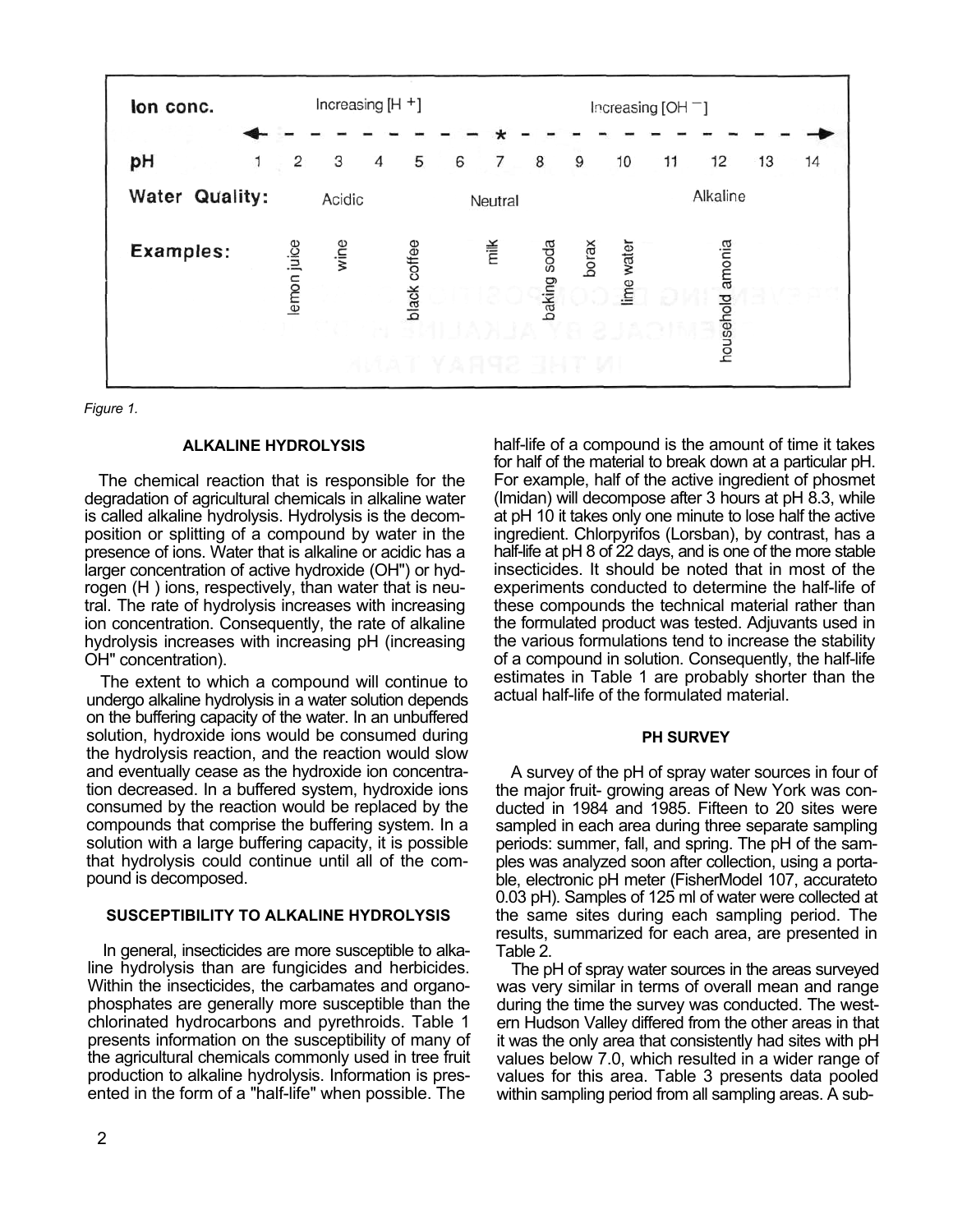| <b>Brand name</b> | <b>Common Name</b> | <b>Class</b> | <b>Half Life</b>                                                                  |
|-------------------|--------------------|--------------|-----------------------------------------------------------------------------------|
| Ambush            | permethrin         | PY           | Stable at pH 6-8. Less soluble at<br>high or low pH.                              |
| Cygon             | dimethoate         | <b>OP</b>    | Generally unstable in alkaline media.<br>Optimum pH between 4 and 7.              |
| Diazinon          | diazinon           | <b>OP</b>    | pH 4.5 - 0.45 weeks<br>pH 5.0 - 2.0 weeks<br>pH 7.0 -10 weeks<br>pH 8.0-2.7 weeks |
| Ethion            | ethion             | OP           | pH 8.0-8.4 weeks<br>pH 9.0 -17.8 days                                             |
| Guthion           | azinphos methyl    | <b>OP</b>    | pH 5.0 -17.3 days<br>pH 7.0-10 days<br>pH9.0 -12 hours                            |
| Imidan            | phosmet            | <b>OP</b>    | pH 7.0 -1 day<br>pH 8.3 - 4 hours pH<br>10.0-1 minute                             |
| Lannate           | methomyl           | CB           | pH 6.0 - 54 weeks<br>pH 7.0 - 38 weeks<br>pH 8.0 - 20 weeks                       |
| Lorsban           | chlorpyrifos       | OP           | pH 4.7 - 63 days<br>pH 6.9 - 35 days<br>pH 8.1 - 22 days                          |
| Malathion         | malathion          | <b>OP</b>    | pH 6.0 - 7.8 days<br>pH 7.0 - 3.0 days<br>pH 8.0-19 hours<br>pH 10.0 - 2.4 hours  |
| Mitac             | amitraz            | <b>FA</b>    | pH 5.1 -1.26 hours<br>pH7.1 -15 hours<br>pH 9.2 - 35 hours                        |
| Morestan          | oxythioquinox      | OH           | Stable under field conditions                                                     |
| Nudrin            | methomyl           | CB           | 39% loss after 6 days at pH 9.1                                                   |
| Parathion         | parathion          | OP           | pH 7.0 -120 days                                                                  |
|                   |                    |              | pH 10.0-29 hours                                                                  |
| Pay-off           | flucythrinate      | PY           | Generally stable in solution                                                      |
| Penncap-M         | methyl parathion   | OP           | Hydrolyzes several times faster<br>than parathion                                 |
| Phosdrin          | mevinphos          | OP           | pH 7.0 - 35 days<br>pH 11.0-1.4 hours                                             |

### **Table 1. Susceptibility of commonly used agricultural chemicals to alkaline hydrolysis.**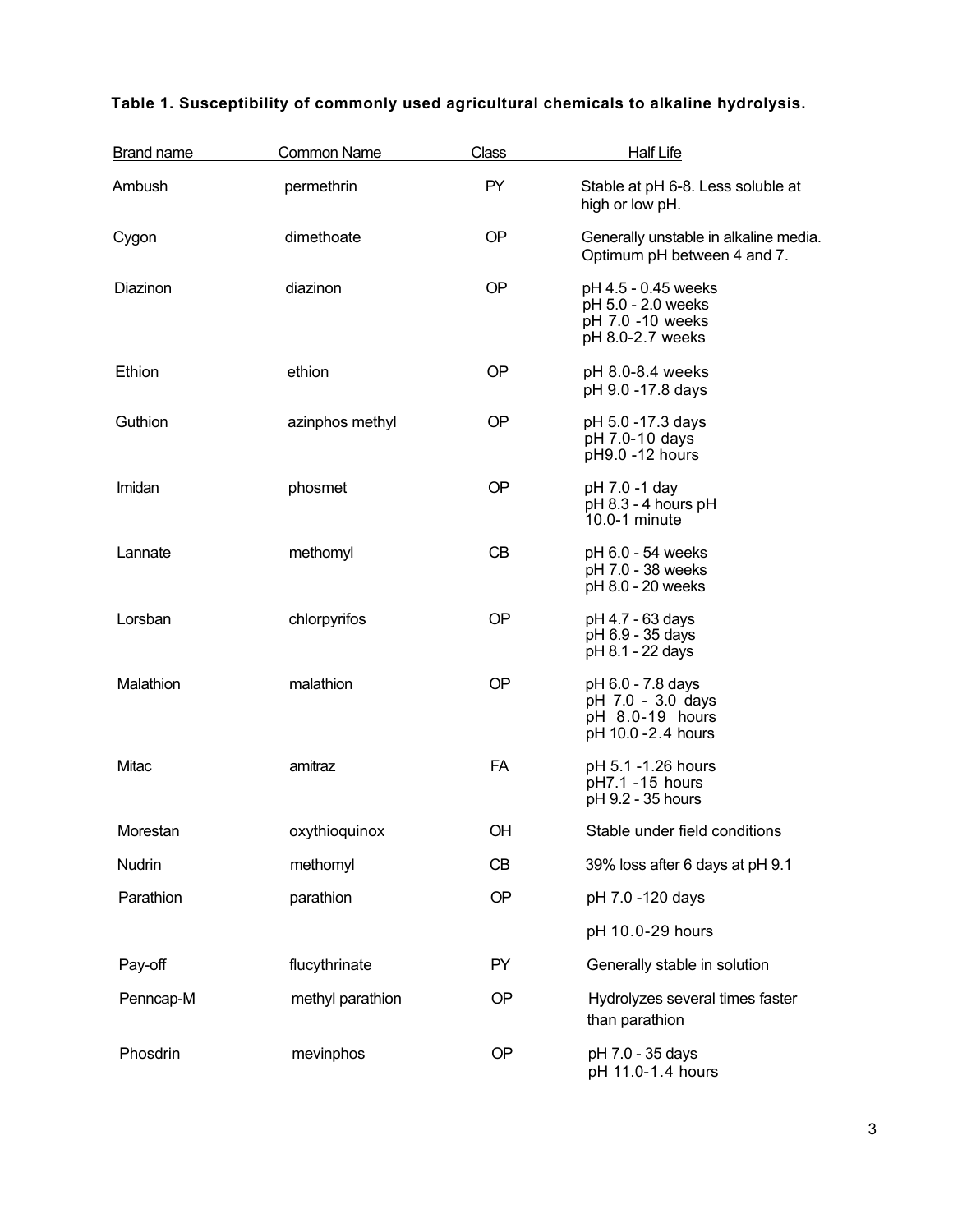| Phosphamidon                   | phosphamidon     | <b>OP</b> | pH 4.0 - 74 days<br>pH 7.0-13 days pH<br>10.0-30 hours                                    |  |  |
|--------------------------------|------------------|-----------|-------------------------------------------------------------------------------------------|--|--|
| Pounce                         | permethrin       | PY.       | Stable at pH 5.7 - 7.7<br>11% loss after 42 days at pH 9                                  |  |  |
| Pydrin                         | fenvalerate      | PY        | Very stable at pH 5-9                                                                     |  |  |
| Sevin                          | carbaryl         | CB        | pH 7.0 - 24-30 days<br>pH 8.0 - 2-3 days<br>pH 9.0 -1 day                                 |  |  |
| Thiodan                        | endosulfan       | <b>CH</b> | 70% loss after 1 week at pH 7.3-8.0                                                       |  |  |
| Vydate                         | oxamyl           | CB        | Stable at pH 4.7<br>3% loss after 24 hours at pH 6.9<br>45% loss after 24 hours at pH 9.1 |  |  |
| Zolone                         | phosalone        | <b>OP</b> | Stable at pH 5-7                                                                          |  |  |
| <b>Miticides</b>               |                  |           | 112 life 9 days at pH 9                                                                   |  |  |
| Carzol                         | formetanate      | CB        | pH 5.0-4 days<br>pH 7.0-14 hours<br>pH 9.0 - 3 hours                                      |  |  |
| Kelthane                       | dicofol          | <b>CH</b> | pH 5.0 - No degradation after 20<br>days<br>pH 7.0 - 5 days pH 10.0<br>-15 minutes        |  |  |
| Omite                          | propargite       | OС        | pH 3.0-17 days<br>pH 6.0 - 331 days<br>pH 9.0 -1 day                                      |  |  |
| Plictran                       | cyhexatin        | ОT        | <b>Extremely stable</b>                                                                   |  |  |
| Vendex                         | fenbutatin-oxide | OT        | Compound extremely stable;<br>Formulation forms suspension, not<br>solution, with water   |  |  |
| <b>Plant Growth Regulators</b> |                  |           |                                                                                           |  |  |
| Alar                           | daminozide       |           |                                                                                           |  |  |
| <b>Ethrel</b>                  | ethephon         |           |                                                                                           |  |  |
| <b>Fungicides</b>              |                  |           |                                                                                           |  |  |
| <b>Bayleton</b>                | triadimefon      | TZ        | Stable over a wide range of pH                                                            |  |  |
| <b>Benlate</b>                 | benomyl          | <b>BZ</b> | Susceptible to alkaline hydrolysis:<br>specific information not available                 |  |  |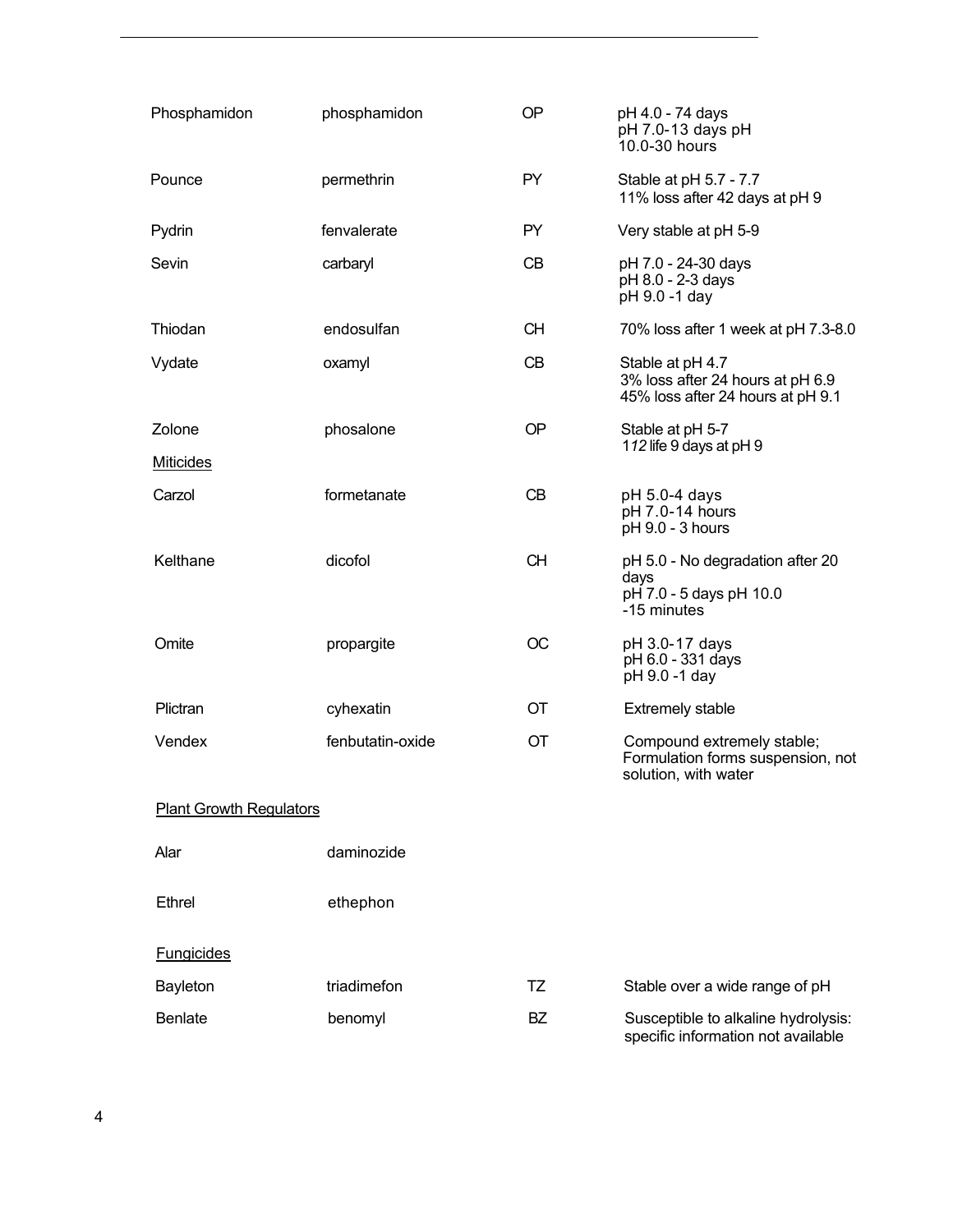| Captan                                                                                                       | captan                                                                                                                                                                                                                       | PT. | pH 4.0 - 32.4 hours<br>pH 7.0 - 8.3 hours<br>pH 10.0-2 minutes |
|--------------------------------------------------------------------------------------------------------------|------------------------------------------------------------------------------------------------------------------------------------------------------------------------------------------------------------------------------|-----|----------------------------------------------------------------|
| Funginex                                                                                                     | triforine                                                                                                                                                                                                                    | PZ. | Stable to pH 10 or 11                                          |
| Rubigan                                                                                                      | fenarimol                                                                                                                                                                                                                    | PD  | Stable over a wide range of pH                                 |
| Key to classes:<br>BZ<br>CB<br><b>CH</b><br>FA<br>OC<br>OH<br>OP<br>PD<br>PT<br>PZ.<br><b>PY</b><br>ОT<br>TZ | benzamidazole<br>carbamate<br>chlorinated hydrocarbon<br>formamidine<br>organic compound<br>organic hydrocarbon<br>organophosphate<br>pyrimidine<br>phtalimide<br>piperizine<br>pyrethroid<br>organotin compound<br>triazole |     |                                                                |

stantial proportion (from 30-48%) of the sites had pH values above 8.0. Water at this pH could cause problems for compounds such as ethephon (Ethrel) or daminozide (Alar), which can hydrolize in only slightly alkaline water. Compounds that undergo hydrolysis at a moderate rate at this pH, such as formetanate-hydrochloride (Carzol) and Imidan should be applied soon after mixing to minimize losses in the spray tank. A smaller proportion (9-22%) of sites had pH values above 8.5. Above this level, the rate of alkaline hydrolysis becomes rapid enough for compounds such as Carzol and Imidan that substantial breakdown could occur in the tank if there is any delay in spraying the tank once it is mixed. A few sites (2-13%) had pH values above 9.0 during one or more of the sampling periods. At this pH, compounds such as azinphosmethyl (Guthion) or malathion, which would not undergo significant breakdown in most situations, may have problems. Again, the buffering capacity of the water plays an important role in determining the amount of the active ingredient that decomposes. A weakly buffered water source at a high pH would pose less of a problem than water with a high pH and a large buffering capacity.

One additional point that should be noted in these data is the degree of seasonal variability that can occur at one site (Table 4). Some sites had differences of nearly two pH units between sampling periods. We did not, however, detect greater variability in surface water

sources when compared to ground water sources, or any difference in the average pH between these two types of water sources.

#### **PREVENTING ALKALINE HYDROLYSIS**

The first step in preventing loss of activity due to alkaline hydrolysis is to determine the pH of water used for mixing chemicals. Because of seasonal variability, it is important to measure the pH several times over the course of the growing season. Samples should be collected in a clean, nonreactive container, such as a glass bottle or jar. The water collected should be representative of the water used for spraying. For example, when taking a sample of water from a tank or well, let the water run long enough to flush water that has been standing in a hose or pipes. When collecting from a pond, try to take a sample near where the water is usually pumped. It is important to determine the pH of the sample soon after collection, because the pH of water can change if it is stored too long.

The most accurate method of measuring pH is to use an electronic pH meter. However, they are expensive, and not very practical for field use. A less accurate method involves the use of dyes that change color in response to pH. These dyes are available in the form of paper strips, or in solution for use in soil pH test kits. Soil test kits can be used to test water pH. A few drops of the indicator solution is mixed with a small amount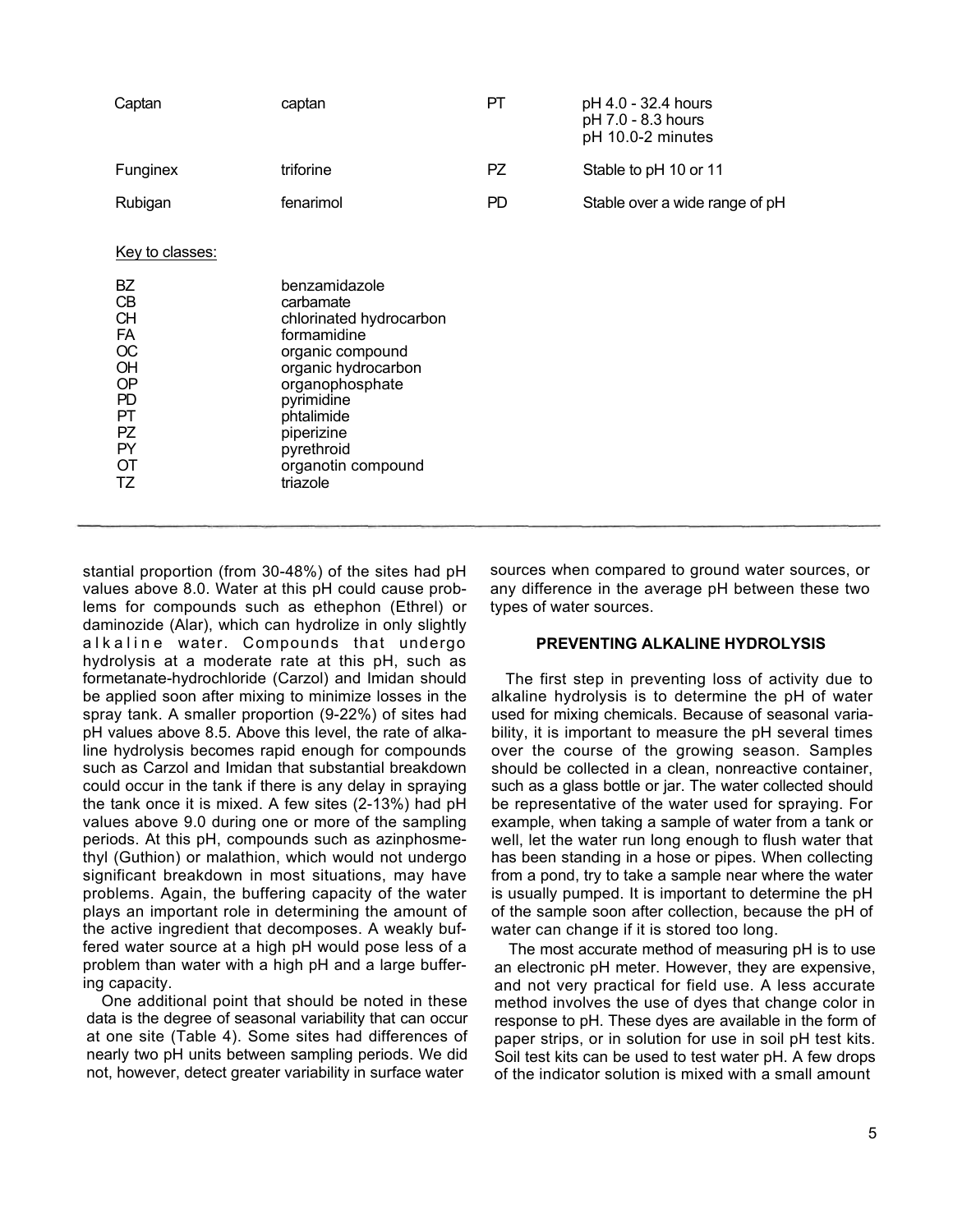|                        | $\frac{9}{6}$   |               |            |      |            |
|------------------------|-----------------|---------------|------------|------|------------|
|                        | Mean            | Range         | $\geq 8.0$ | >8.5 | $\geq 9.0$ |
| Champlain Valley (15)* |                 |               |            |      |            |
| Summer 1984            | 7.72            | $7.05 - 8.50$ | 27         | 7    | 0          |
| Fall 1984              | 8.11            | $7.30 - 9.15$ | 60         | 20   | 13         |
| Spring 1985            | 8.05            | $7.25 - 9.25$ | 47         | 7    | 7          |
| E. Hudson Valley (13)  |                 |               |            |      |            |
| Summer 1984            | 7.86            | $6.65 - 8.60$ | 54         | 23   | 0          |
| Fall 1984              | 7.68            | 7.20 - 8.05   | 31         | 0    | 0          |
| Spring 1985            | 8.07            | 7.20 - 9.25   | 54         | 23   | 15         |
| W. Hudson Valley (11)  |                 |               |            |      |            |
| Summer 1984            | 7.92            | $6.60 - 8.30$ | 18         | 0    | 0          |
| <b>Fall 1984</b>       | 7.71            | $6.90 - 8.55$ | 27         | 18   | 0          |
| Spring 1985            | 8.32            | $6.45 - 9.25$ | 55         | 45   | 27         |
|                        |                 |               |            |      |            |
| Wayne County (15)      |                 |               |            |      |            |
| Summer 1984            | 7.82            | $7.35 - 9.40$ | 20         | 7    | 7          |
| <b>Fall 1984</b>       | No sample taken |               |            |      |            |
| Spring 1985            | 8.07            | $7.35 - 9.85$ | 40         | 20   | 13         |
|                        |                 |               |            |      |            |

#### **Table 2. pH of water sources in fruit growing areas of New** vork.

\*Numbers in parentheses represent the number of sites sampled in each area.

**Table 3. Proportion\* of sites with high pH.**

| Summer 1984<br><b>Fall 1984</b> | 30<br>41 | 13 | Ω<br>5 |  |
|---------------------------------|----------|----|--------|--|
| Spring 1985                     | 48       | 22 | 13     |  |

"Of 54 sites sampled.

#### **Table 4. Seasonal variability in spray water sources.**

| Source          | Summer | Fall | Spring |
|-----------------|--------|------|--------|
|                 | 1984   | 1984 | 1985   |
| spring          | 7.55   | 7.45 | 8.15   |
| brook           | 7.65   | 8.00 | 8.15   |
| brook           | 8.05   | 8.10 | 8.35   |
| well            | 8.00   | 8.45 | 7.95   |
| stream fed pond | 7.60   | 7.75 | 7.95   |
| well            | 7.85   | 8.70 | 7.85   |
| artesian well   | 7.85   | 8.10 | 8.25   |
| tank from pond  | 7.30   | 9.15 | 7.55   |
| well            | 7.30   | 7.35 | 7.85   |
| stream to tank  | 7.85   | 7.80 | 8.20   |
| pond            | 8.50   | 7.75 | 7.95   |
| lake            | 7.40   | 8.35 | 8.35   |
| town water      | 7.05   | 7.30 | 7.25   |
| drilled well    | 8.30   | 8.35 | 7.80   |
| pond            | 7.60   | 9.10 | 9.25   |

of water in the well on the spot plate where the soil is usually placed. Sources for pH indicator papers and soil pH test kits are listed at the end of the paper. Instructions for their use are included in the kits. In general, the indicator is mixed with or dipped into the water, and the resulting color is compared to a standard color chart. It is often necessary to do a preliminary test with a wide range indicator included in the test kit to make a rough estimate of the pH. An indicator with a narrower range is then used for a more precise determination.

To minimize the possibility of break-down of chemicals in the tank, it is good practice to apply a spray right after it is mixed. However, this is not always possible. For instance, sudden weather changes may cause a delay or interruption of the spraying operation, and the tank mix may sit for an unacceptable length of time. If this occurs, a buffering agent may have to be added to the tank if the pH is high and the chemical in the tank is susceptible to alkaline hydrolysis. Buffering agents are available from many distributors of agricultural chemicals. Some of the foliar nutrient solutions also have buffering capabilities. These products work by lowering the pH, and providing a buffering system to maintain that pH. Many insecticides are most stable in solution at pH 4-6.